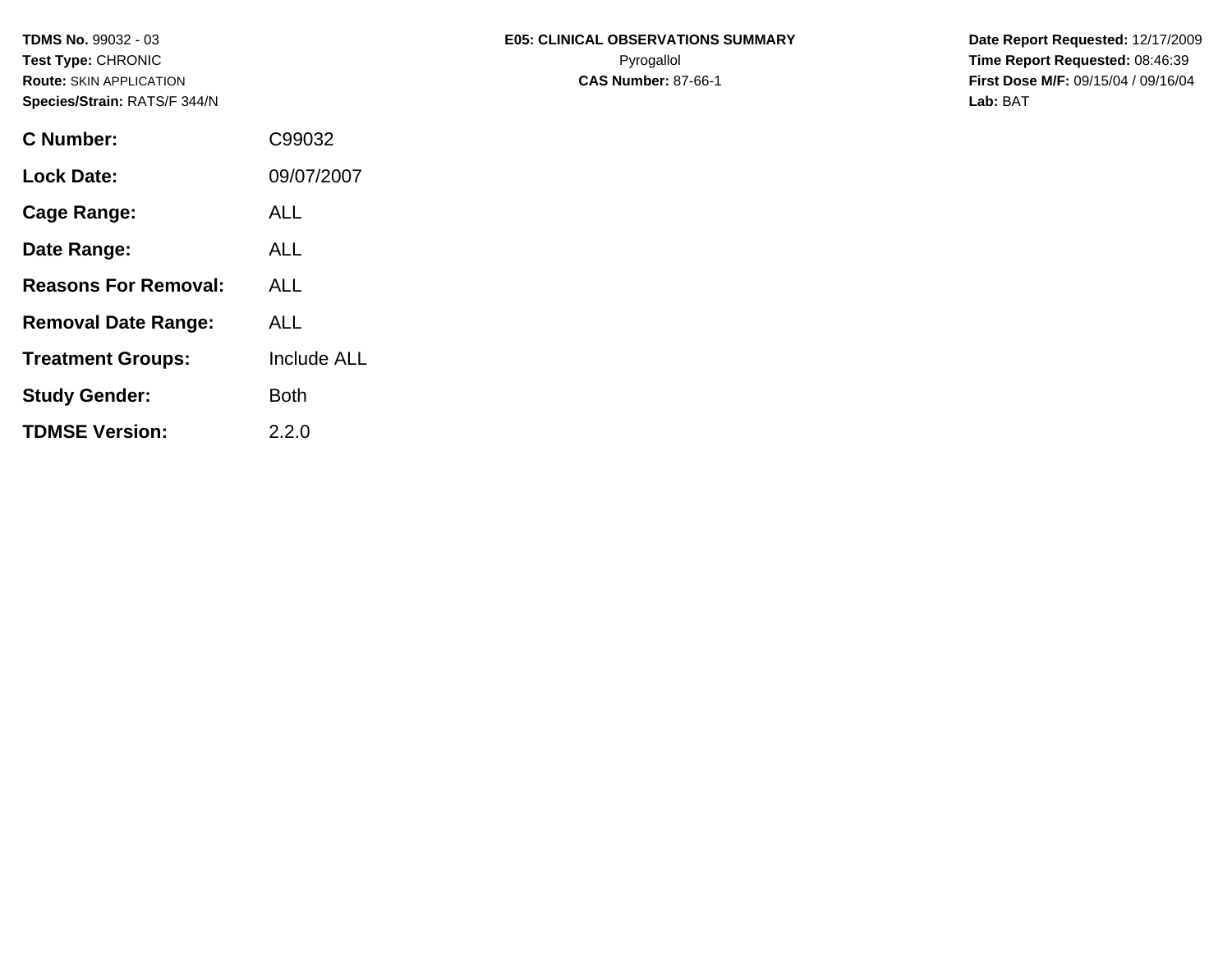#### **TDMS No.** 99032 - 03 **E05: CLINICAL OBSERVATIONS SUMMARY** Date Report Requested: 12/17/2009 **Test Type:** CHRONIC Pyrogallol **Time Report Requested:** 08:46:39 **Route:** SKIN APPLICATION **CAS Number:** 87-66-1 **First Dose M/F:** 09/15/04 / 09/16/04

**SEX: MALE** 

| <b>WEEK: 104</b> |  |
|------------------|--|
|------------------|--|

|                                          | 0 MG/KG         |                 | 5 MG/KG        |                 | 20 MG/KG       |                 | 75 MG/KG       |                   |
|------------------------------------------|-----------------|-----------------|----------------|-----------------|----------------|-----------------|----------------|-------------------|
| <b>OBSERVATION</b>                       | <b>CURRENT*</b> | TOTAL+          | <b>CURRENT</b> | <b>TOTAL</b>    | <b>CURRENT</b> | <b>TOTAL</b>    | <b>CURRENT</b> | <b>TOTAL</b>      |
| <b>Diarrhea</b>                          | 0/0             | 1/50<br>DAY 561 | 0/0            | 1/50<br>DAY 701 | 0/0            | 0/50            | 0/0            | 0/50              |
| <b>Eye Abnormality</b>                   | 0/0             | 1/50<br>DAY 505 | 0/0            | 1/50<br>DAY 421 | 0/0            | 0/50            | 0/0            | 1/50<br>DAY 57    |
| <b>Head Tilt</b>                         | 0/0             | 2/50<br>DAY 589 | 0/0            | 1/50<br>DAY 645 | 0/0            | 0/50            | 0/0            | 1/50<br>DAY 477   |
| <b>Irritation</b><br>Site Of Application | 0/0             | 0/50            | 0/0            | 0/50            | 0/0            | 7/50<br>DAY 85  | 0/0            | $50/50$<br>DAY 29 |
| Lethargic                                | 0/0             | 1/50<br>DAY 645 | 0/0            | 0/50            | 0/0            | 0/50            | 0/0            | 0/50              |
| <b>Mass</b><br>Torso/Dorsal              | 0/0             | 0/50            | 0/0            | 0/50            | 0/0            | 2/50<br>DAY 365 | 0/0            | 2/50<br>DAY 673   |
| <b>Mass</b><br>Torso/Ventral             | 0/0             | 1/50<br>DAY 673 | 0/0            | 3/50<br>DAY 533 | 0/0            | 1/50<br>DAY 533 | 0/0            | 0/50              |
| <b>Mass</b><br>Head                      | 0/0             | 1/50<br>DAY 645 | 0/0            | 0/50            | 0/0            | 1/50<br>DAY 673 | 0/0            | $2/50$<br>DAY 449 |

\* ANIMALS WITH OBSERVATION IN CURRENT PERIOD / TOTAL ANIMALS OBSERVED IN CURRENT PERIOD (WITHIN 30 DAYS OF RUN DATE)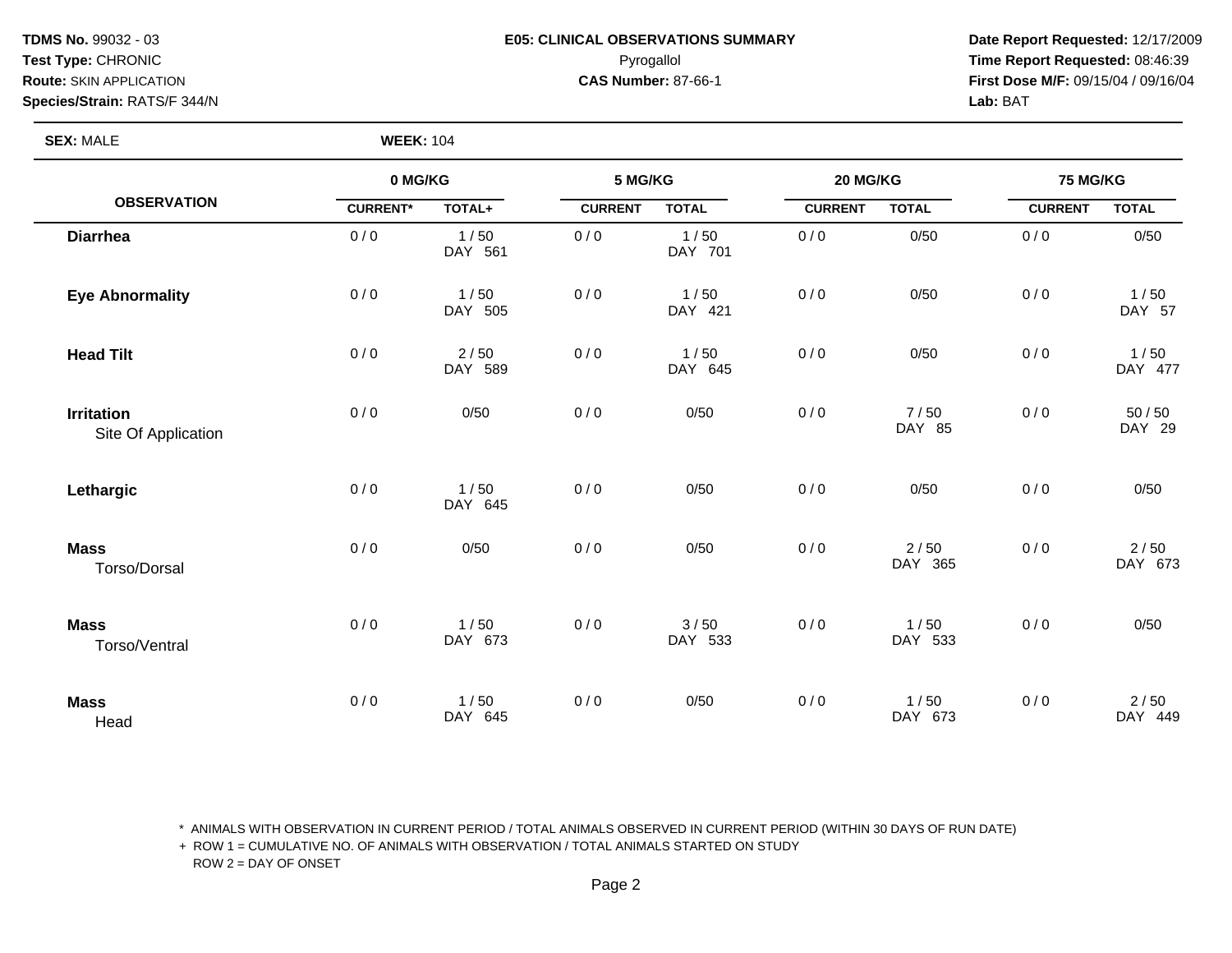#### **TDMS No.** 99032 - 03 **E05: CLINICAL OBSERVATIONS SUMMARY** Date Report Requested: 12/17/2009 **Test Type:** CHRONIC Pyrogallol **Time Report Requested:** 08:46:39 **Route:** SKIN APPLICATION **CAS Number:** 87-66-1 **First Dose M/F:** 09/15/04 / 09/16/04

**SEX:** MALE **WEEK:** 104

|                                       | 0 MG/KG         |                   | 5 MG/KG        |                  | 20 MG/KG       |                  | 75 MG/KG       |                  |
|---------------------------------------|-----------------|-------------------|----------------|------------------|----------------|------------------|----------------|------------------|
| <b>OBSERVATION</b>                    | <b>CURRENT*</b> | TOTAL+            | <b>CURRENT</b> | <b>TOTAL</b>     | <b>CURRENT</b> | <b>TOTAL</b>     | <b>CURRENT</b> | <b>TOTAL</b>     |
| <b>Mass</b><br>Torso/Lateral          | 0/0             | 1/50<br>DAY 533   | 0/0            | 1/50<br>DAY 701  | 0/0            | 2/50<br>DAY 673  | 0/0            | 0/50             |
| <b>Mass</b><br>Appendage              | 0/0             | 1/50<br>DAY 477   | 0/0            | 0/50             | 0/0            | 0/50             | 0/0            | 1/50<br>DAY 645  |
| <b>Nasal/Eye Discharge</b>            | 0/0             | $5/50$<br>DAY 533 | 0/0            | 10/50<br>DAY 477 | 0/0            | 10/50<br>DAY 113 | 0/0            | 11/50<br>DAY 505 |
| <b>Ruffled Fur</b>                    | 0/0             | 33/50<br>DAY 477  | 0/0            | 35/50<br>DAY 477 | 0/0            | 37/50<br>DAY 533 | 0/0            | 32/50<br>DAY 533 |
| <b>Thin</b>                           | 0/0             | 1/50<br>DAY 701   | 0/0            | 2/50<br>DAY 645  | 0/0            | 4/50<br>DAY 589  | 0/0            | 4/50<br>DAY 589  |
| <b>Ulcer/Abscess</b><br>Appendage     | 0/0             | 0/50              | 0/0            | 0/50             | 0/0            | 1/50<br>DAY 337  | 0/0            | 1/50<br>DAY 589  |
| <b>Ulcer/Abscess</b><br>Torso/Ventral | 0/0             | 1/50<br>DAY 645   | 0/0            | 0/50             | 0/0            | 0/50             | 0/0            | 0/50             |
| <b>Ulcer/Abscess</b><br>Head          | 0/0             | 0/50              | 0/0            | 0/50             | 0/0            | 1/50<br>DAY 589  | 0/0            | 0/50             |

\* ANIMALS WITH OBSERVATION IN CURRENT PERIOD / TOTAL ANIMALS OBSERVED IN CURRENT PERIOD (WITHIN 30 DAYS OF RUN DATE)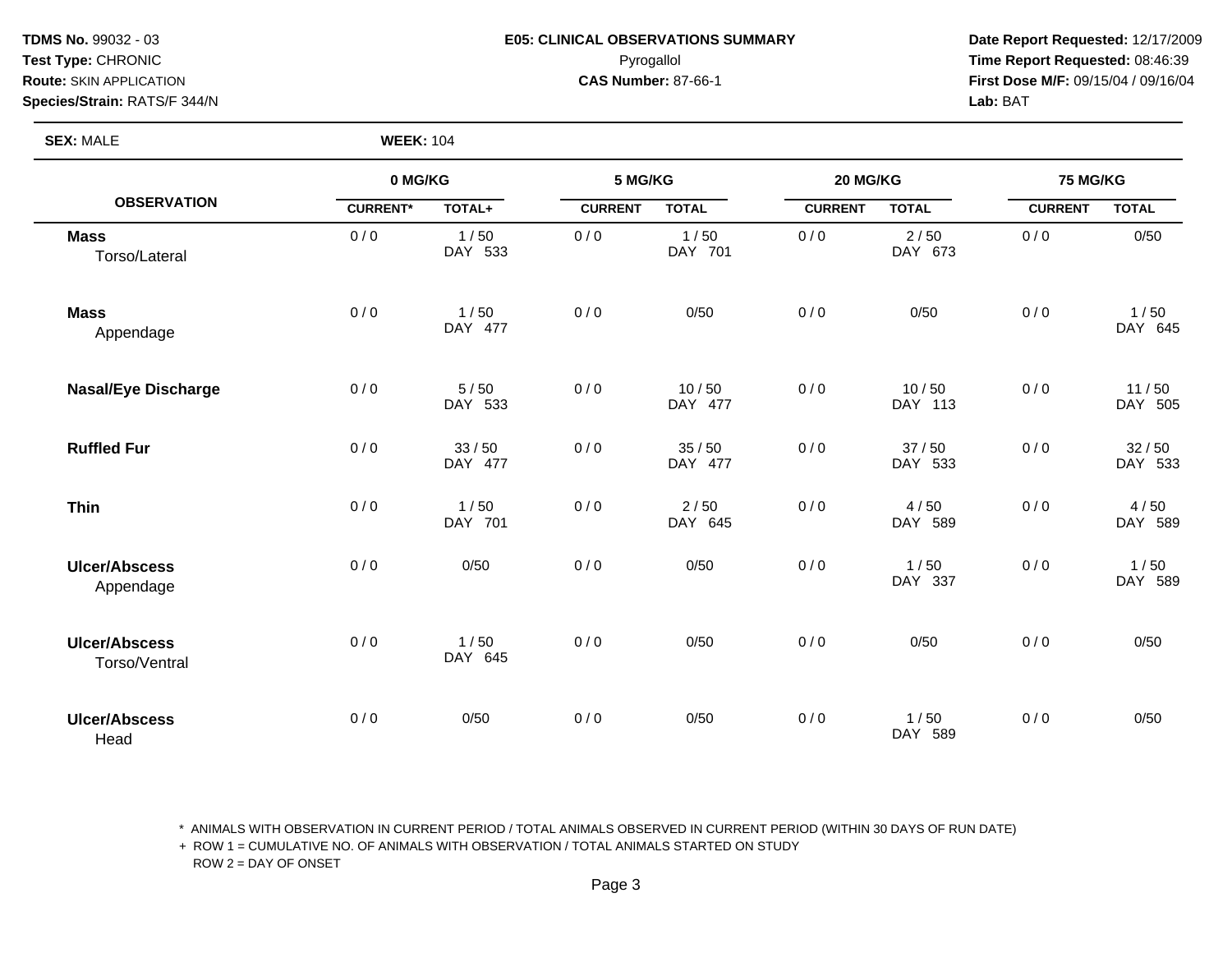| TDMS No. 99032 - 03            | <b>E05: CLINICAL OBSERVATIONS SUMMARY</b> | Date Rep         |
|--------------------------------|-------------------------------------------|------------------|
| Test Type: CHRONIC_            | Pyrogallol                                | Time Rep         |
| <b>Route: SKIN APPLICATION</b> | <b>CAS Number: 87-66-1</b>                | <b>First Dos</b> |
| Species/Strain: RATS/F 344/N   |                                           | <b>Lab: BAT</b>  |

**Ulcer/Abscess** Torso/Dorsal

0 / 0  $0/6$  0  $0/0$  1 / 50

DAY 477

Pyrogallol **Time Report Requested:** 08:46:39

0 / 0 0/50

**OBSERVATION 0 MG/KG CURRENT\* TOTAL+ 5 MG/KG CURRENT TOTAL 20 MG/KG CURRENT TOTAL 75 MG/KG CURRENT TOTAL SEX:** MALE **WEEK:** 104

 $0 / 0$  2/50

DAY 533

\* ANIMALS WITH OBSERVATION IN CURRENT PERIOD / TOTAL ANIMALS OBSERVED IN CURRENT PERIOD (WITHIN 30 DAYS OF RUN DATE)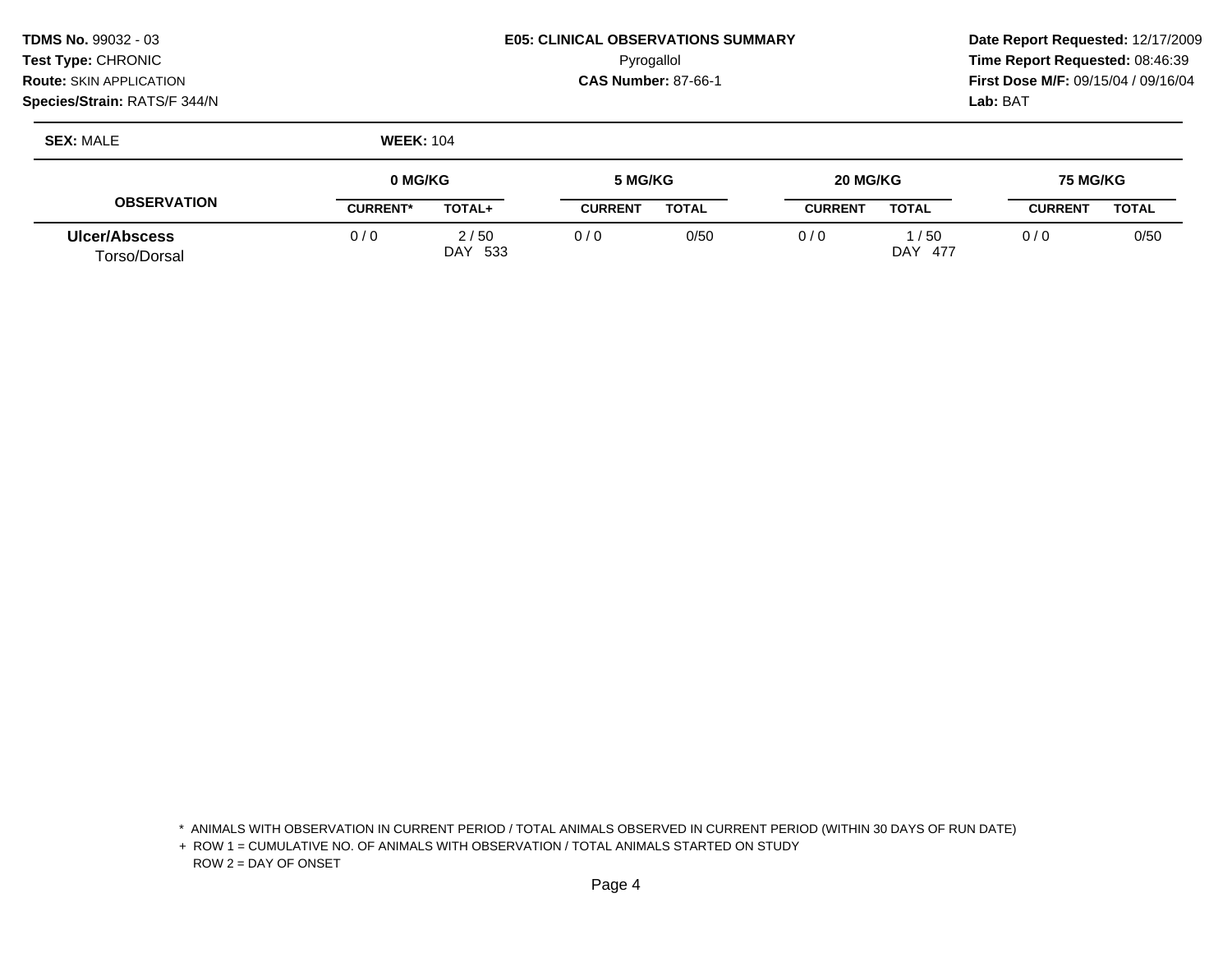| TDMS No. 99032 - 03            | <b>E05: CLINICAL OBSERVATIONS SUMMARY</b> | Date Rep         |
|--------------------------------|-------------------------------------------|------------------|
| Test Type: CHRONIC             | Pyrogallol                                | Time Rep         |
| <b>Route: SKIN APPLICATION</b> | <b>CAS Number: 87-66-1</b>                | <b>First Dos</b> |
| Species/Strain: RATS/F 344/N   |                                           | <b>Lab: BAT</b>  |

Pyrogallol **Time Report Requested:** 08:46:39

**SEX:** MALE **WEEK:** 104

\*\*\* END OF MALE DATA \*\*\*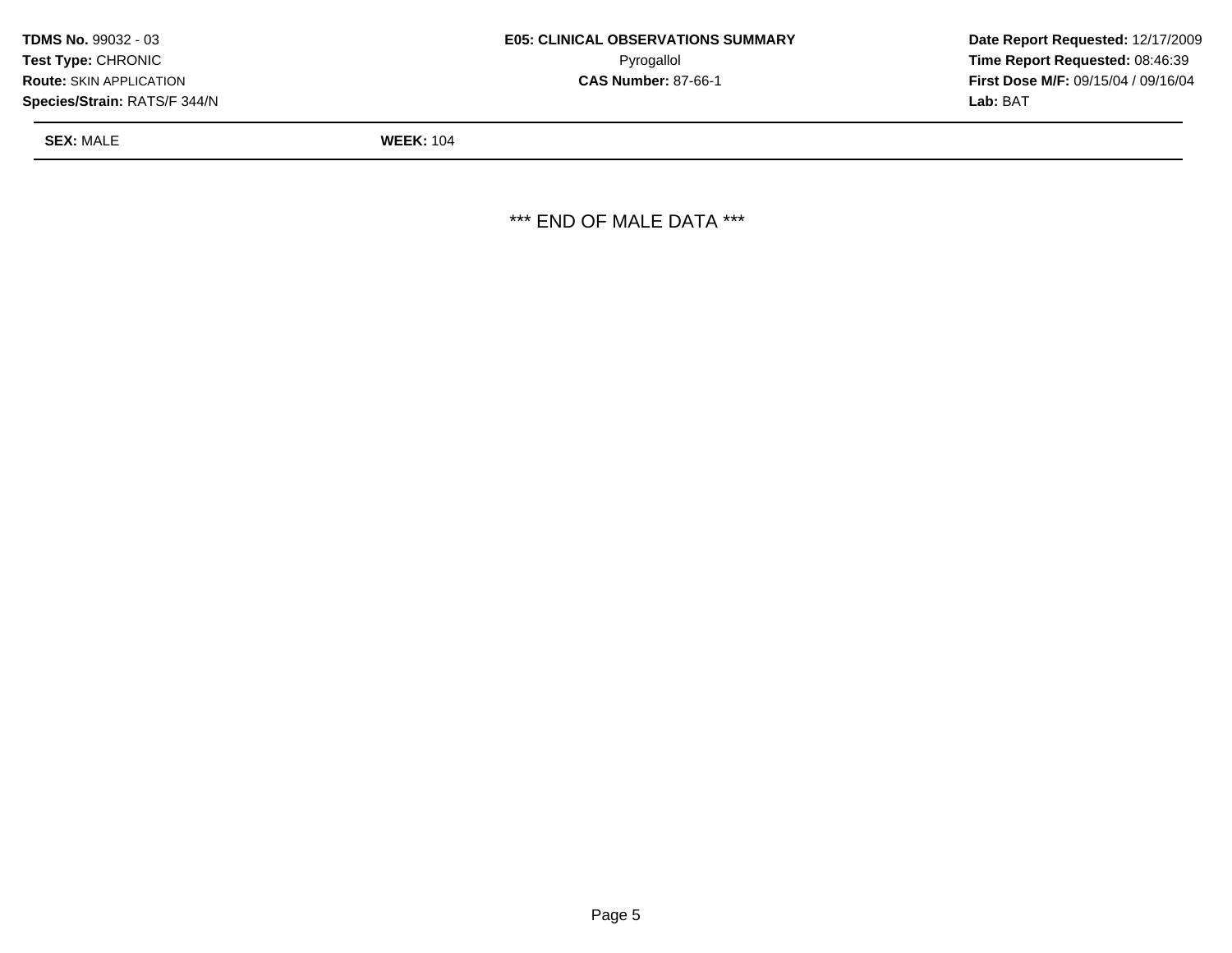#### **TDMS No.** 99032 - 03 **E05: CLINICAL OBSERVATIONS SUMMARY** Date Report Requested: 12/17/2009 **Test Type:** CHRONIC Pyrogallol **Time Report Requested:** 08:46:39 **Route:** SKIN APPLICATION **CAS Number:** 87-66-1 **First Dose M/F:** 09/15/04 / 09/16/04

**SEX:** FEMALE **WEEK:** 104

|                                          | 0 MG/KG         |                   | 5 MG/KG        |                 | 20 MG/KG       |                   | 75 MG/KG       |                   |
|------------------------------------------|-----------------|-------------------|----------------|-----------------|----------------|-------------------|----------------|-------------------|
| <b>OBSERVATION</b>                       | <b>CURRENT*</b> | TOTAL+            | <b>CURRENT</b> | <b>TOTAL</b>    | <b>CURRENT</b> | <b>TOTAL</b>      | <b>CURRENT</b> | <b>TOTAL</b>      |
| <b>Diarrhea</b>                          | 0/0             | 0/50              | 0/0            | 1/50<br>DAY 673 | 0/0            | 0/50              | 0/0            | 0/50              |
| <b>Eye Abnormality</b>                   | 0/0             | 3/50<br>DAY 253   | 0/0            | 5/50<br>DAY 169 | 0/0            | 2/50<br>DAY 113   | 0/0            | 0/50              |
| <b>Head Tilt</b>                         | 0/0             | 4/50<br>DAY 253   | 0/0            | 5/50<br>DAY 253 | 0/0            | 3/50<br>DAY 253   | 0/0            | 0/50              |
| <b>Impaired Gait</b>                     | 0/0             | 0/50              | 0/0            | 0/50            | 0/0            | 2/50<br>DAY 169   | 0/0            | 0/50              |
| <b>Irritation</b><br>Site Of Application | 0/0             | 0/50              | 0/0            | 0/50            | 0/0            | 8/50<br>DAY 57    | 0/0            | $50/50$<br>DAY 29 |
| Lethargic                                | 0/0             | 0/50              | 0/0            | 0/50            | 0/0            | 1/50<br>DAY 617   | 0/0            | 1/50<br>DAY 617   |
| <b>Mass</b><br>Torso/Ventral             | 0/0             | 7/50<br>DAY 589   | 0/0            | 5/50<br>DAY 645 | 0/0            | $2/50$<br>DAY 533 | 0/0            | 3/50<br>DAY 197   |
| <b>Mass</b><br>Head                      | 0/0             | $2/50$<br>DAY 225 | 0/0            | 0/50            | 0/0            | 0/50              | 0/0            | 0/50              |

\* ANIMALS WITH OBSERVATION IN CURRENT PERIOD / TOTAL ANIMALS OBSERVED IN CURRENT PERIOD (WITHIN 30 DAYS OF RUN DATE)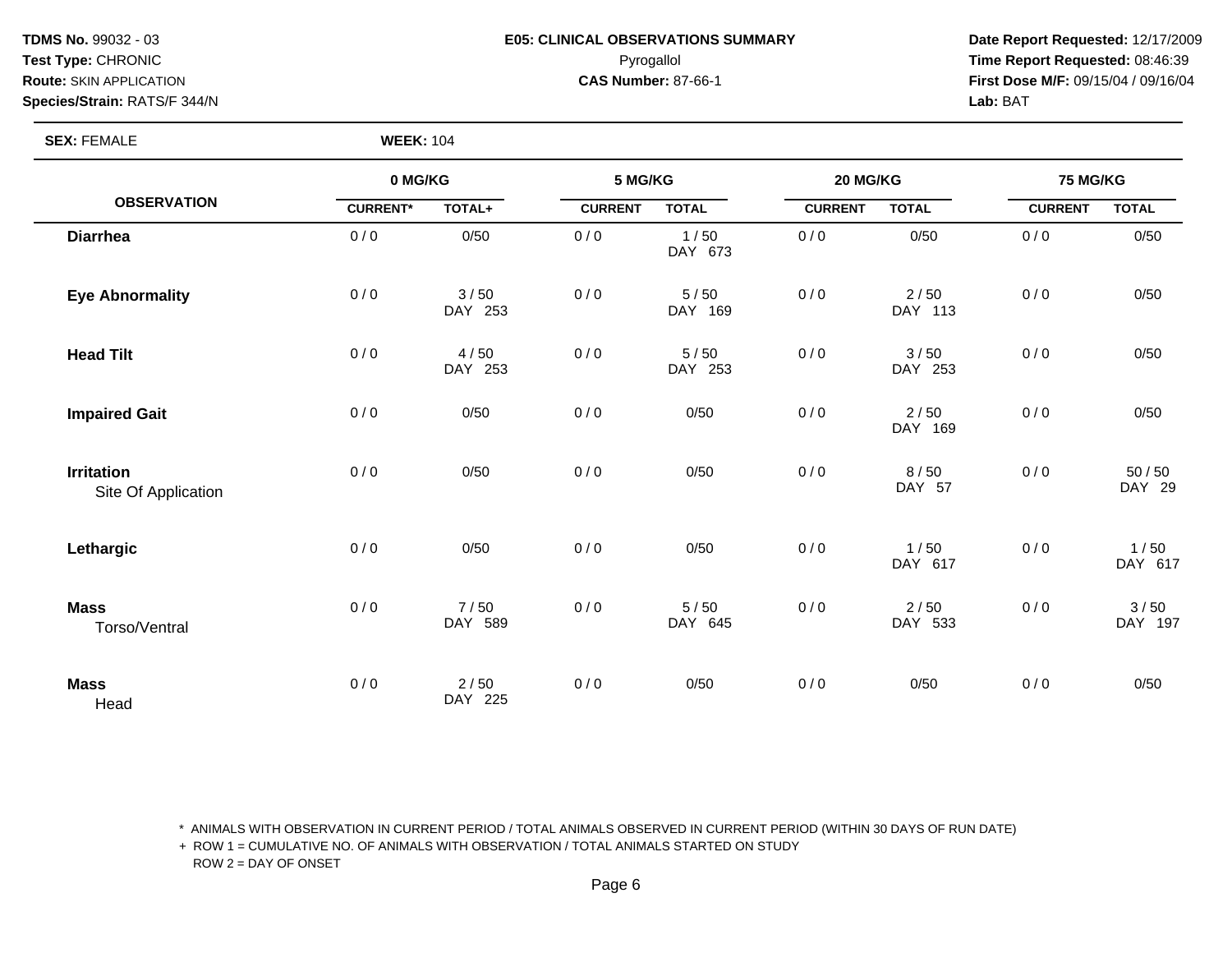#### **TDMS No.** 99032 - 03 **E05: CLINICAL OBSERVATIONS SUMMARY** Date Report Requested: 12/17/2009 **Test Type:** CHRONIC Pyrogallol **Time Report Requested:** 08:46:39 **Route:** SKIN APPLICATION **CAS Number:** 87-66-1 **First Dose M/F:** 09/15/04 / 09/16/04

**SEX:** FEMALE **WEEK:** 104

|                                       | 0 MG/KG         |                  | 5 MG/KG        |                  | 20 MG/KG       |                 | <b>75 MG/KG</b> |                 |
|---------------------------------------|-----------------|------------------|----------------|------------------|----------------|-----------------|-----------------|-----------------|
| <b>OBSERVATION</b>                    | <b>CURRENT*</b> | TOTAL+           | <b>CURRENT</b> | <b>TOTAL</b>     | <b>CURRENT</b> | <b>TOTAL</b>    | <b>CURRENT</b>  | <b>TOTAL</b>    |
| <b>Mass</b><br>Torso/Lateral          | 0/0             | 4/50<br>DAY 561  | 0/0            | 1/50<br>DAY 701  | 0/0            | 4/50<br>DAY 645 | 0/0             | 3/50<br>DAY 505 |
| <b>Nasal/Eye Discharge</b>            | 0/0             | 11/50<br>DAY 505 | 0/0            | 10/50<br>DAY 533 | 0/0            | 8/50<br>DAY 505 | 0/0             | 8/50<br>DAY 505 |
| <b>Ruffled Fur</b>                    | 0/0             | 6/50<br>DAY 477  | 0/0            | 6/50<br>DAY 645  | 0/0            | 4/50<br>DAY 645 | 0/0             | 4/50<br>DAY 477 |
| <b>Thin</b>                           | 0/0             | 1/50<br>DAY 645  | 0/0            | 2/50<br>DAY 589  | 0/0            | 4/50<br>DAY 617 | 0/0             | 2/50<br>DAY 617 |
| <b>Ulcer/Abscess</b><br>Torso/Ventral | 0/0             | 3/50<br>DAY 589  | 0/0            | 2/50<br>DAY 533  | 0/0            | 0/50            | 0/0             | 1/50<br>DAY 645 |
| <b>Ulcer/Abscess</b><br>Torso/Lateral | 0/0             | 0/50             | 0/0            | 1/50<br>DAY 673  | 0/0            | 0/50            | 0/0             | 0/50            |
| <b>Ulcer/Abscess</b><br>Torso/Dorsal  | 0/0             | 0/50             | 0/0            | 1/50<br>DAY 617  | 0/0            | 0/50            | 0/0             | 1/50<br>DAY 533 |

\* ANIMALS WITH OBSERVATION IN CURRENT PERIOD / TOTAL ANIMALS OBSERVED IN CURRENT PERIOD (WITHIN 30 DAYS OF RUN DATE)